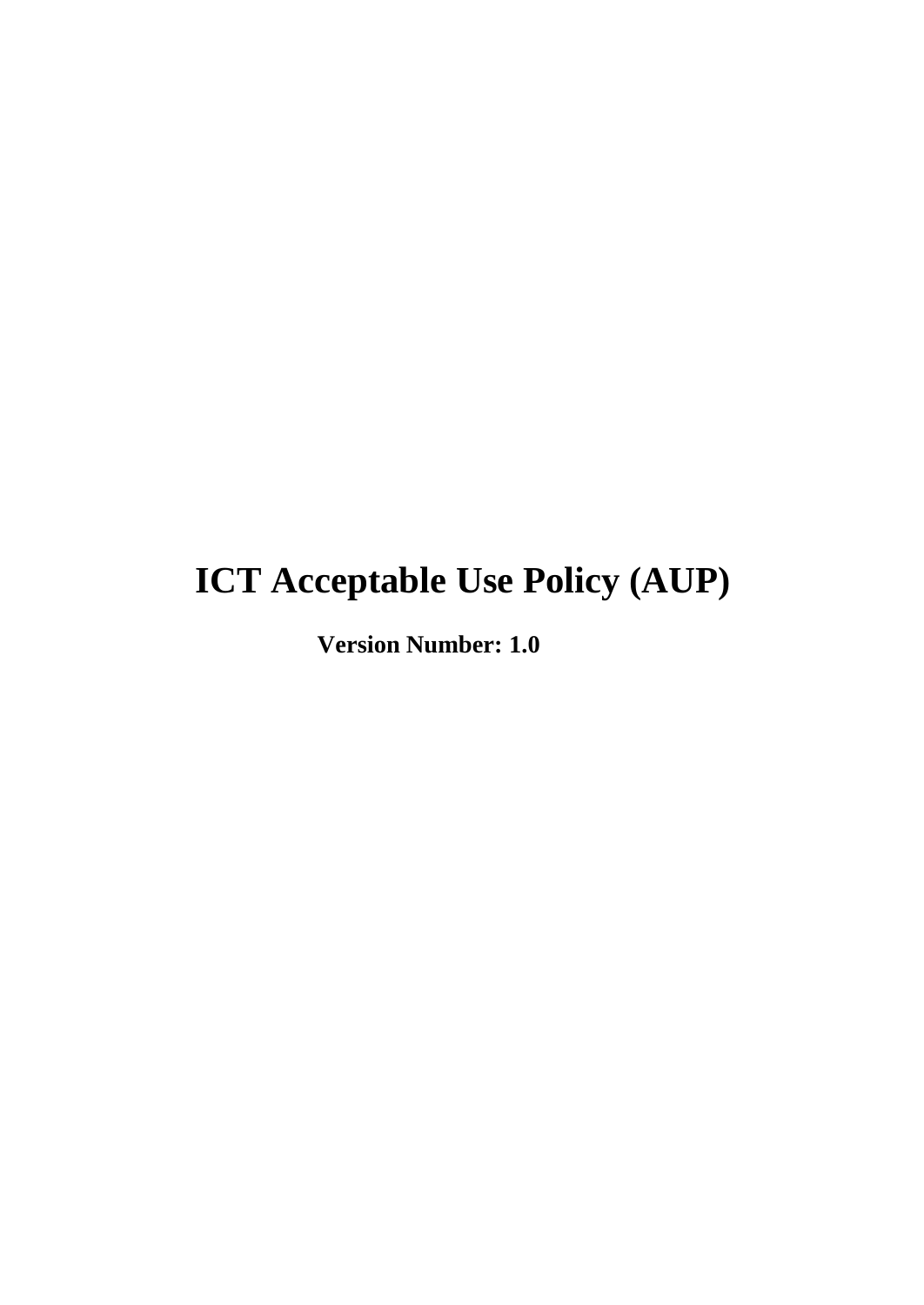# **Introduction**

It is the responsibility of all the users of information and communication technology (ICT) facilities and services of Jigme Namgyel Engineering College (JNEC) to read and understand this policy.

This policy may be updated from time to time without user's consent, in order to comply with legal and policy requirements.

## **1. Purpose**

The purpose of this document is to outline the acceptable and prohibited use of its ICT facilities and sanctions for non-compliance. The policy addresses the need to protect the College and its students, staff and its associates, from illegal or damaging use of technology by individuals, either knowingly or unknowingly.

# **2. Scope**

- 2.1. ICT facilities encompass (but are not restricted to) the following services provided by the College and third parties on its behalf:
	- 2.1.1. network infrastructure, including (but not exclusively) the physical infrastructure whether cable or wireless, together with network servers, firewall, connections, switches and routers;
	- 2.1.2. network services, including (but not exclusively) Internet access, web services, email, wireless, messaging, file store, printing, CCTV;
	- 2.1.3. College owned computing hardware, both fixed and portable, including (but not exclusively) personal computers, workstations, laptops, smart phones, tablets, servers, printers, scanners, disc drives, monitors, keyboards and pointing devices;
	- 2.1.4. software and databases, including applications and information systems, virtual learning and videoconferencing environments, ICT laboratories, software tools, information services, electronic journals & e-books.
- 2.2. The College may make changes to the Policy at any time. Users will be notified of the changes.

### **3. Policy Statements**

Any individual using the ICT facilities is deemed to have accepted this Policy and is bound by it.

ICT facilities are provided to users primarily for the College business purposes to support teaching, learning, research and professional & administrative activities. The College's primary purpose of ICT facilities take priority over any personal use.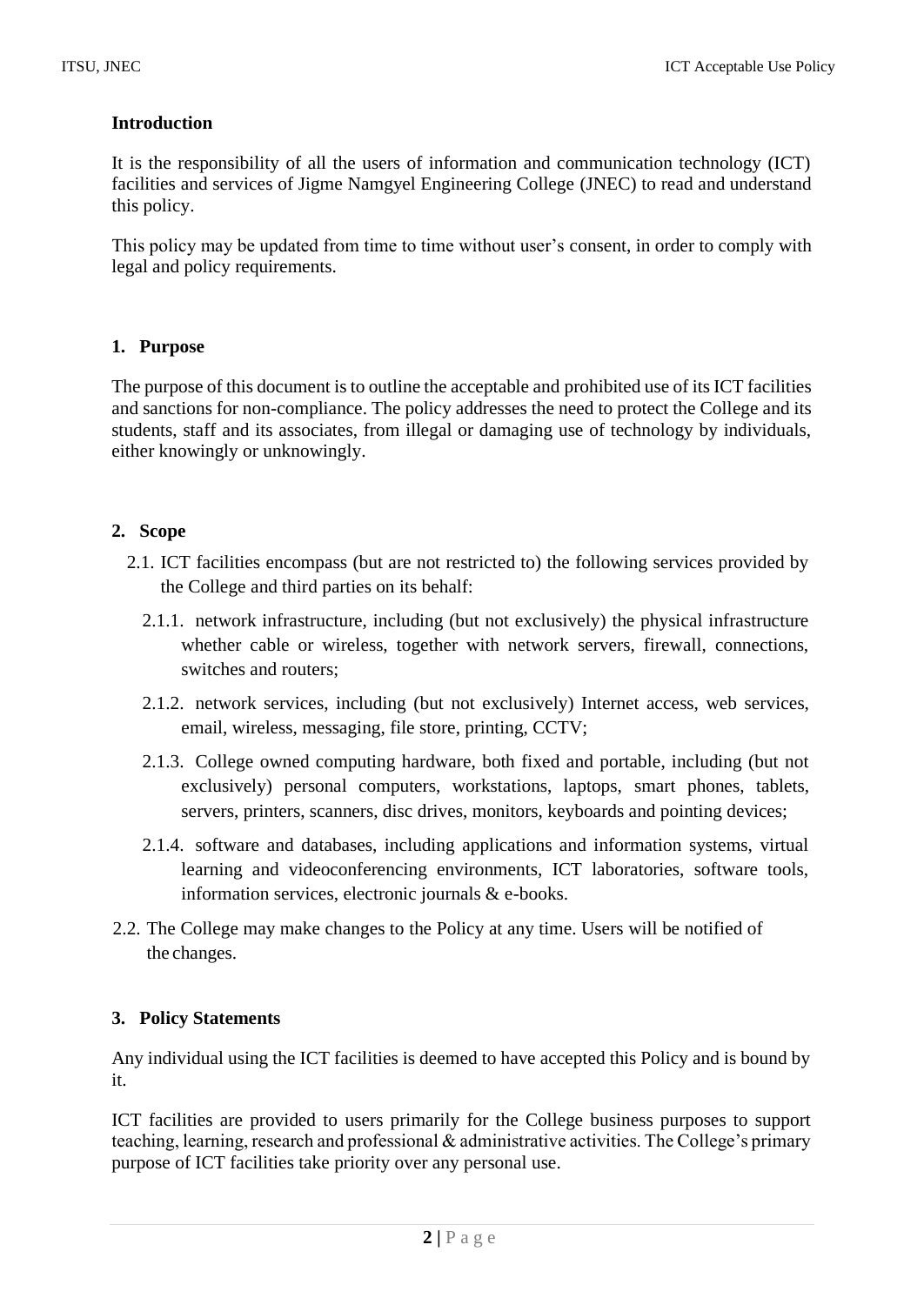# **4. Acceptable Use**

All users of the ICT facilities must comply with the following principles:

- 4.1. The College expects users to use the ICT facilities and access to the Internet in a responsible manner in accordance with this policy and all applicable laws of Royal Government of Bhutan.
- 4.2. Users must also comply with the regulations and policies that are applied by Royal University of Bhutan in respect of the ICT facilities;
- 4.3. Each user is issued with a valid username and password which must be used to authenticate and gain access email, internet and other online services. The password must be kept confidential and must not be shared with anyone else;
- 4.4. All Users are responsible for all activity that takes place under their usernames and must not allow anyone else to access the ICT facilities using their usernames and passwords. Access to the ICT facilities using someone else's user name and password isprohibited.
- 4.5. All Users should be courteous and considerate of others when using the ICT facilities;
- 4.6. The College expects all staff and students to utilize the official email accounts as the primary mechanism for official correspondence. All staff and students are expected to adhere to the College's Email Policy while using official email accounts.
- 4.7. Comply with all relevant copyright legislation, licenses and agreements for software and electronic information resources when accessing and connecting to College ICT facilities;
- 4.8. Obtain authorization for installing software on College owned computers from Information Technology Service Unit (ITSU);
- 4.9. Obtain authorization for connecting any personally owned ethernet switch, wireless router and other network devices from ITSU;
- 4.10. Users should make all reasonable efforts to send data that is 'virus free' and not open email attachments or click on links sent by unsolicited or untrusted sources;
- 4.11. Users should ensure any personally owned computer (with appropriate authorization from ITSU) used to access College ICT facilities have anti-virus programs thereby protecting the College network as much as possible from accidental or premeditated virus and hacking attempts and attacks;
- 4.12. Users will be solely responsible for all claims, liabilities, damages, costs and expenses suffered or incurred by the College which result from their use of the ICT facilities in contravention of this Policy;
- 4.13. Users should report any technical problems, requests or concerns regarding a suspected policy breach directly to the ITSU.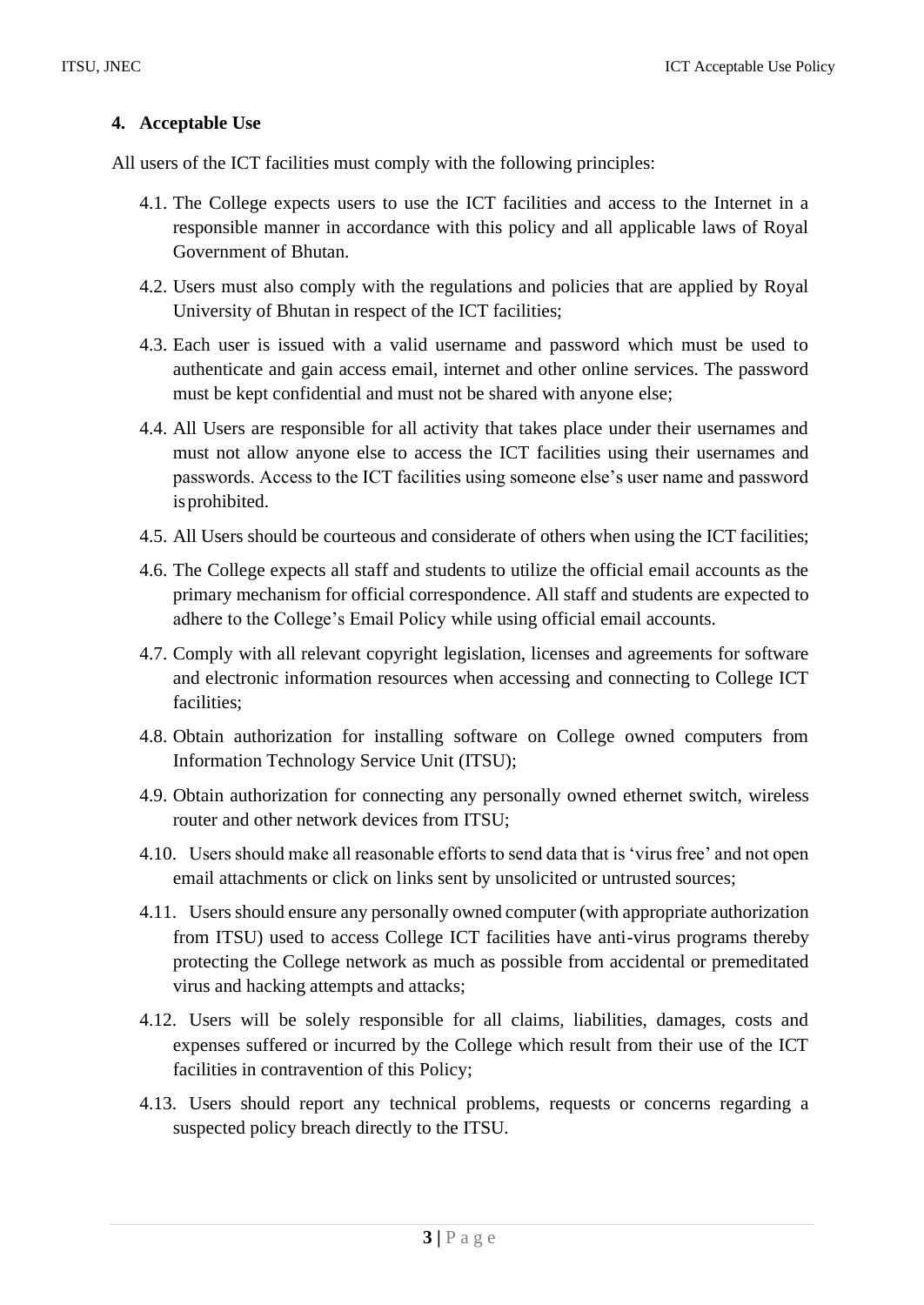## **5. Not Acceptable Activity**

Users may not use College ICT facilities to:

- 5.1. cause the good name & reputation of the College or any part of it to be damaged or undermined by carrying out, facilitating or furthering inappropriate, criminal or any other activity that conflicts with all applicable laws in the Country and / or College policy or regulations;
- 5.2. carry out any personal business, gambling or non-academic related commercial purpose;
- 5.3. access any of the College owned system by circumventing the network authentication process;
- 5.4. sell or redistribute any part of the ICT facilities
- 5.5. continue to use any networked hardware or software after being identified as causing disruption to the correct functioning of the College ICT facilities;
- 5.6. deliberately or unintentionally receive, access, create, change, store, download, upload, share, use or transmit:
	- 5.6.1. any illegal, obscene or indecent images, data or other material;
	- 5.6.2. any infected material or malicious code (including, but not restricted to, computer viruses, spyware, trojan horses and worms) whether designed specifically or not, to be destructive to the correct functioning of computer systems and networks;
	- 5.6.3. any material which the College may deem to be advocating, inciting or encouraging illegal activity, threatening, harassing, defamatory, bullying, abusive, offensive or otherwise causing annoyance or inconvenience;
	- 5.6.4. any material that infringes the copyright or confidentiality of another person or institution, or infringes the copyright laws (including but not exclusive to music, films, radio and TV);
- 5.7. share links to websites which have pornographic or inappropriate material, or which publish defamatory materials or discriminatory statements;
- 5.8. falsify emails to make them appear to have been originated from someone else, or send anonymous messages without clear indication of the sender;
- 5.9. carry out activities that criticize or harm individuals or that violate the privacy of other individuals;
- 5.10. gain or attempt to gain unauthorized access to facilities or services via the College ICT facilities, using automated processes or otherwise;
- 5.11. allow, incite, encourage or enable others to gain or attempt to gain unauthorized access to, or carry out unauthorized modification to the College's or others' ICT facilities;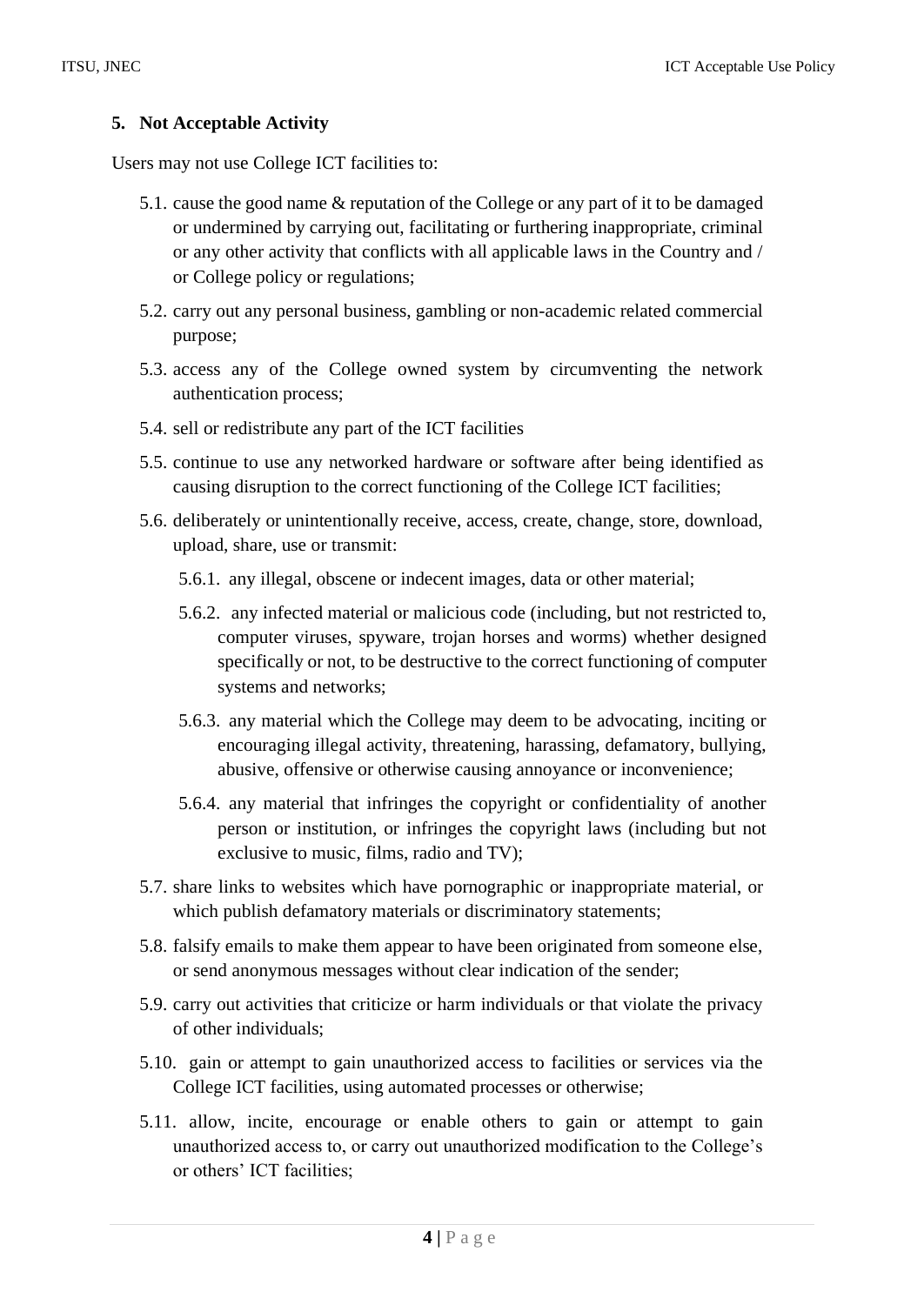- 5.12. deliberately or unintentionally use file-sharing systems (sometimes known as P2P or peer-to-peer) to download or upload copyright material without the copyright owner's permission (including but not limited to music, films, games, and software);
- 5.13. connect any non-approved or personally owned ICT equipment to the College physical (wired) network points without authorization from ITSU;
- 5.14. intentionally or unintentionally transmit unsolicited or unauthorized commercial or advertising material, unsolicited e-mail (spam), chain letters, hoax virus warnings, pyramid letters or other junk mail of any kind;
- 5.15. install any software in any of the College owned computers without authorization of ITSU.
- 5.16. save or share any College owned confidential information.

# **6. Enforcement of the ICT Acceptable Use Policy**

6.1. Monitoring

All email, internet use and other online ICT tools usage is logged, and may be subject to automated monitoring. Monitoring may be carried out in compliance with applicable obligations under National Law (and associated regulations) for the purposes of:

- 6.1.1. preventing or detecting criminal activities
- 6.1.2. investigating or detecting unauthorized use of the College's ICT facilities
- 6.1.3. ensuring effective system operation.

Records of all ICT activity will be retained and in the event of security vulnerability reports or copyright infringement notices, routine investigation of network activity logs will be carried out.

The College reserves the right to inspect any items of College owned computer equipment connected to the network. Any ICT equipment connected to the College's network can be removed if it is deemed to be breaching policy or otherwise interfering with the operation of the network.

### 6.2. Incident reporting procedures

Information security events or any suspected breaches of this policy should be reported immediately to the College Management or ITSU.